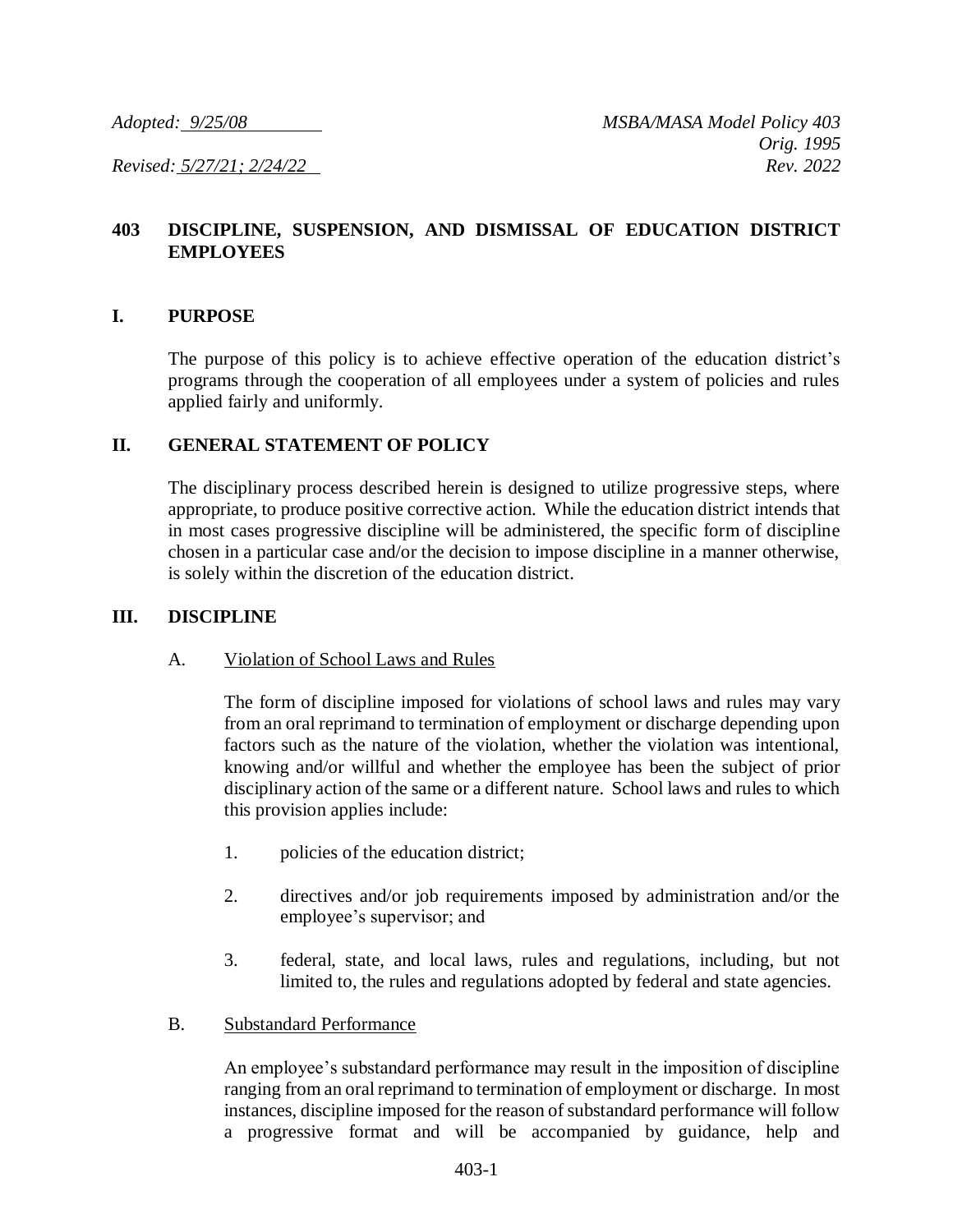encouragement to improve from the employee's supervisor and reasonable time for correction of the employee's deficiency.

C. Misconduct

Misconduct of an employee will result in the imposition of discipline consistent with the seriousness of the misconduct. Conduct which falls into this category includes, but is not limited to:

- 1. unprofessional conduct;
- 2. failure to observe rules, regulations, policies and standards of the education district and/or directives and orders of supervisors and any other act of an insubordinate nature;
- 3. continuing neglect of duties in spite of oral warnings, written warnings and/or other forms of discipline;
- 4. personal and/or immoral misconduct;
- 5. use of illegal drugs, alcohol or any other chemical substance on the job or any use off the job which impacts on the employee's performance;
- 6. deliberate and serious violation of the rights and freedoms of other employees, students, parents or other persons in the school community;
- 7. activities of a criminal nature relating to the fitness or effectiveness of the employee to perform the duties of the position;
- 8. failure to follow the canons of professional and personal ethics;
- 9. falsification of credentials and experience;
- 10. unauthorized destruction of education district property;
- 11. other good and sufficient grounds relating to any other act constituting inappropriate conduct;
- 12. neglect of duty;
- 13. violation of the rights of others as provided by federal and state laws related to human rights.

## **IV. FORMS OF DISCIPLINE**

A. The forms of discipline that may be imposed by the education district include, but are not limited to: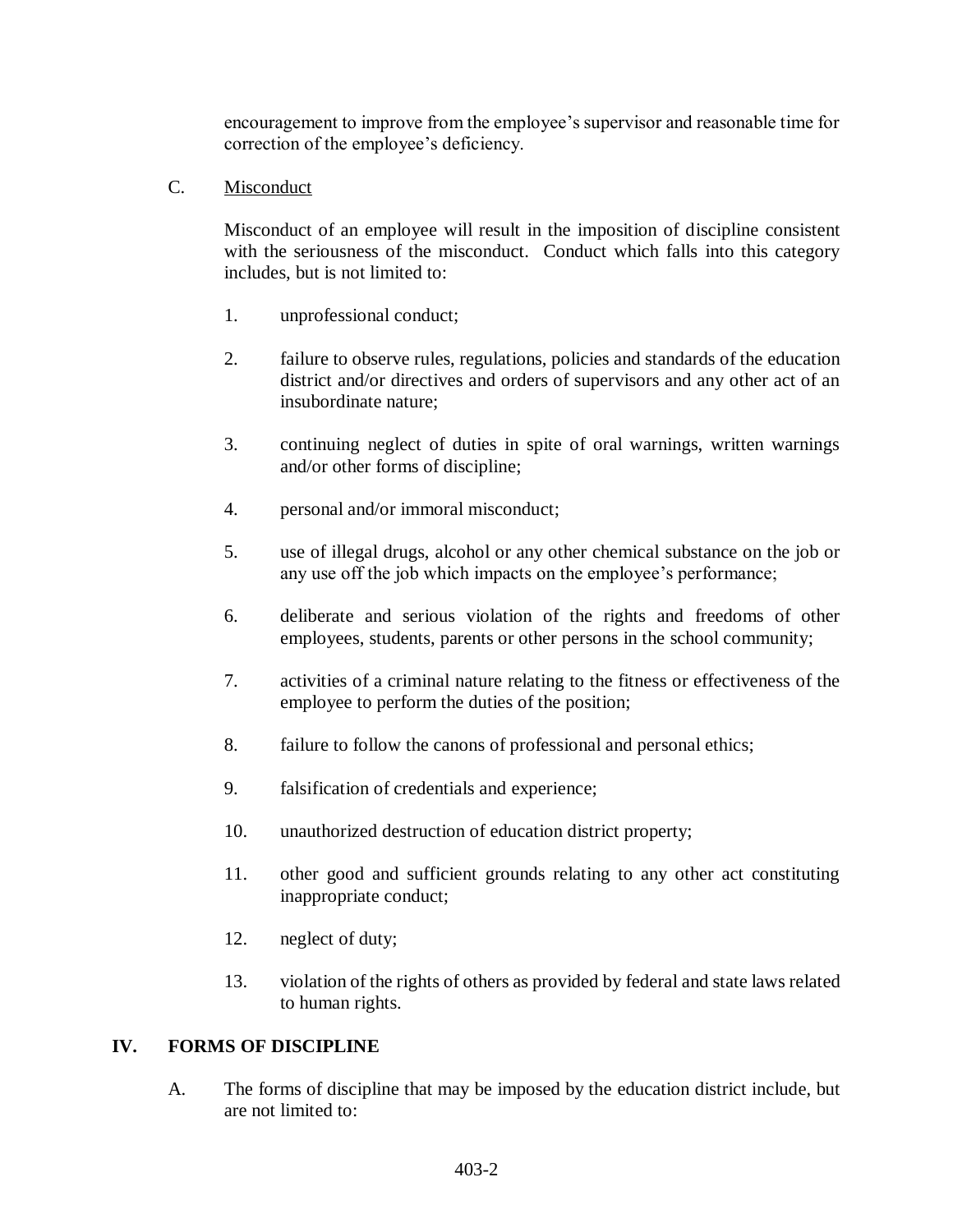- 1. oral warning;
- 2. written warning or reprimand;
- 3. probation;
- 4. disciplinary suspension, demotion or leave of absence with pay;
- 5. disciplinary suspension, demotion or leave of absence without pay; and
- 6. dismissal/termination or discharge from employment.
- B. Other forms of discipline, including any combination of the forms described in Paragraph A., above, may be imposed if, in the judgment of the administration, another form of discipline will better accomplish the education district's objective of stopping or correcting the offending conduct and improving the employee's performance.

# **V. PROCEDURES FOR ADMINISTERING POLICY**

- A. When any form of discipline is imposed, the employee's supervisor will:
	- 1. Advise the employee of any inadequacy, deficiency or conduct which is the cause of the discipline, either orally or in writing. If given orally, the supervisor will document the fact that an oral warning was given to the employee specifying the date, time, and nature of the oral warning.
	- 2. Provide directives to the employee to correct the conduct or performance.
	- 3. Forward copies of all writings to the administrator in charge of personnel for filing in the employee's personnel file.
	- 4. Allow a reasonable period of time, when appropriate, for the employee to correct or remediate the performance or conduct.
	- 5. Specify the expected level of performance or modification of conduct to be required from the employee.
- B. The education district retains the right to immediately discipline, terminate, or discharge an employee as appropriate, subject to relevant governing law and collective bargaining agreements when applicable.

| <b>Legal References:</b> | Minn. Stat. § 122A.40 (Teachers – Employment; Contracts; Termination) |
|--------------------------|-----------------------------------------------------------------------|
|                          | Minn. Stat. § 122A.41 (Teacher Tenure Act; Cities of the First Class) |
|                          | Minn. Stat. § 122A.44 (Contracting with Teachers)                     |
|                          | Minn. Stat. $\S$ 122A.58 (Coaches)                                    |
|                          | Minn. Stat. § 123B.02, Subd. 14 (Employees; Contracts for Services)   |